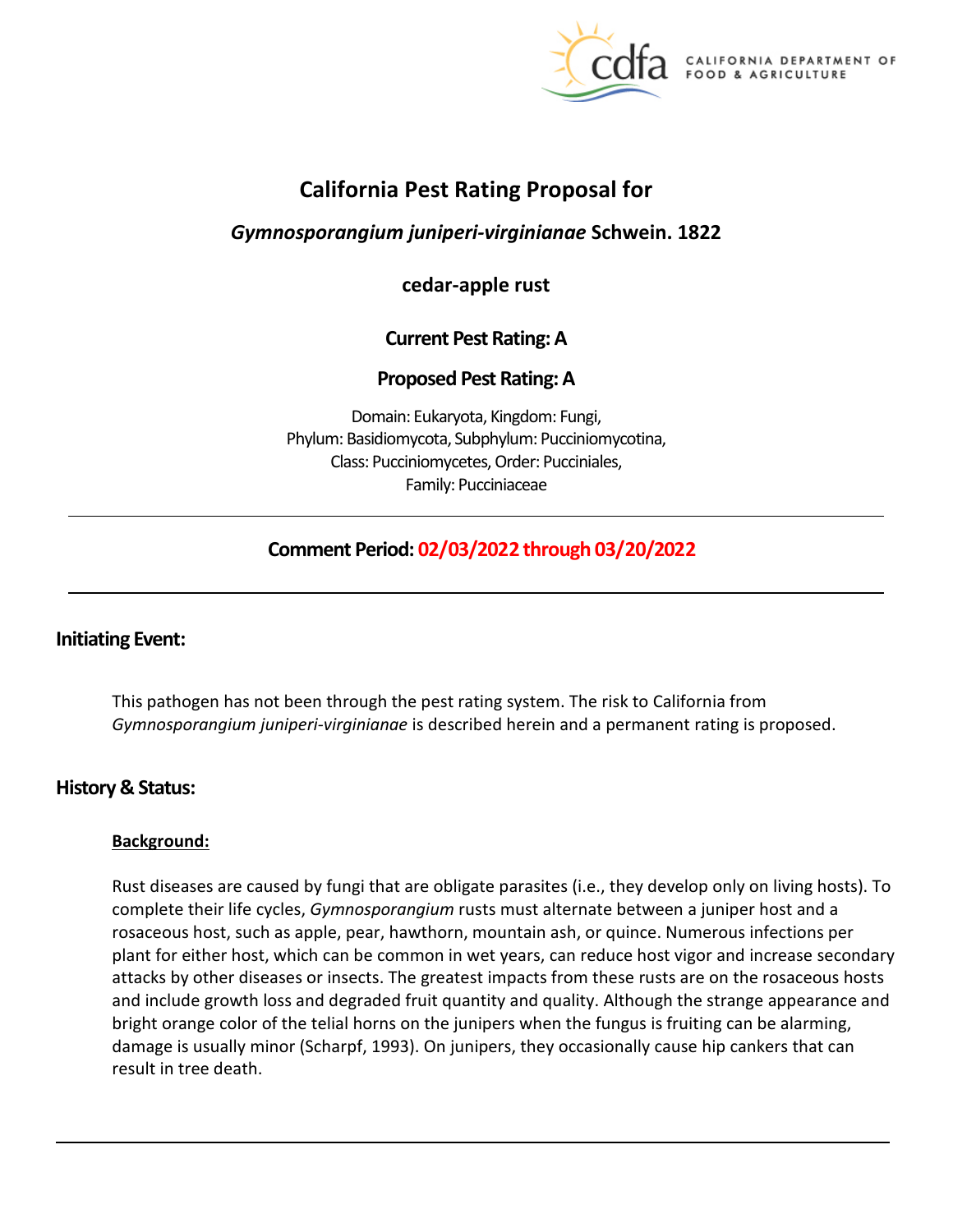

Cedar–apple rust, caused by the fungus *Gymnosporangium juniperi-virginianae*, is widespread in eastern North America. It causes galls, often called cedar apples, that produce jelly-like horns, on junipers. These spores are airborne and infect the leaves, fruits, and twigs of susceptible species of apples and crab apples. Aecial rust pustules on the apple leaves and fruit produce spores that infect junipers. The control of *Gymnosporagium* rusts can be achieved by keeping the alternating hosts sufficiently far apart so that it cannot complete its life cycle (up to 2 miles). This, however, is often impossible or impractical, when both hosts have value, or are common in the landscape.

#### *Hosts:*

Telial hosts: *Juniperus chinensis* (Chinese juniper), *J. chinensis* f. *globosa*, *J. communis* var. *depressa*  (common juniper), *J. horizontalis* (creeping juniper), *Juniperus horizontalis* f. *alpina*, *Juniperus pinchotii*  (redberry juniper), *Juniperus scopulorum* (Rocky Mountain juniper), *Juniperus silicicola* (southern red cedar), *Juniperus* sp. (juniper), *Juniperus utahensis* (Utah juniper), *Juniperus virginiana* (eastern red cedar), *Juniperus virginiana* cv. *canaertii, Juniperus virginiana* cv. *elegantissima, Juniperus virginiana* cv. *glauca, Juniperus virginiana* cv. *globosa*, *Juniperus virginiana* cv. *pyramidalis, Juniperus virginiana* var. *crebra* (Farr and Rossman, 2021).

Aecial hosts: *Crataegus mollis* (red hawthorn), *Crataegus* sp. (hawthorn), *Malus angustifolia* (Southern crabapple), *Malus baccata* (Siberian crabapple), *Malus coronaria* (sweet crabapple), *Malus domestica*  (apple), *Malus floribunda* (Japanese crabapple), *Malus fusca* (Western crabapple), *Malus glaucescens*  (American crabapple), *Malus ioensis* (prairie crabapple), *Malus pumila* (apple), *Malus sieboldii* (Toringo crabapple), *Malus* sp. (apple), *Malus spectabilis* (Asian crabapple), *Malus sylvestris* (European crabapple) (Farr and Rossman, 2021).

*Symptoms*: Needles or buds of junipers are infected in the summer with windblown spores produced on apples. Growth inside the needles is initially slow with galls beginning to appear as small swellings on the upper surface of the needle by the next spring. The galls are dikaryotic mycelium growing between plant cells. In the fall, the galls enlarge rapidly reach a maximum of 3 to 5 centimeters in diameter and turn brown, with a surface covered with small circular depressions. The following spring, the small depressions on the galls absorb water during warm, wet weather, swell, and produce very conspicuous orange-brown, jelly-like telial "horns" that are 10 to 20 mm long. The jelly-like horns are columns of teliospores that germinate in place for several weeks and produce basidiospores that can infect apples. The galls eventually die but may remain attached to the tree for a year or more.

The fungus does not produce uredia or uredospores. Basidiospores from the junipers are windborne and may be carried for up to 3 to 5 kilometers. Their germ tubes penetrate young apple leaves or fruit directly and produce haploid mycelium that spreads through or between the apple cells. The mycelium forms orange-colored spermagonia on the upper leaf surface and, after fertilization of the receptive hyphae by compatible spermatia, produces aecial cups on concentric rings on the lower side of leaves and on fruits. The area of the leaf where aecia are produced is swollen, and the clusters of orange yellow aecial cups and their white cup walls stand out conspicuously.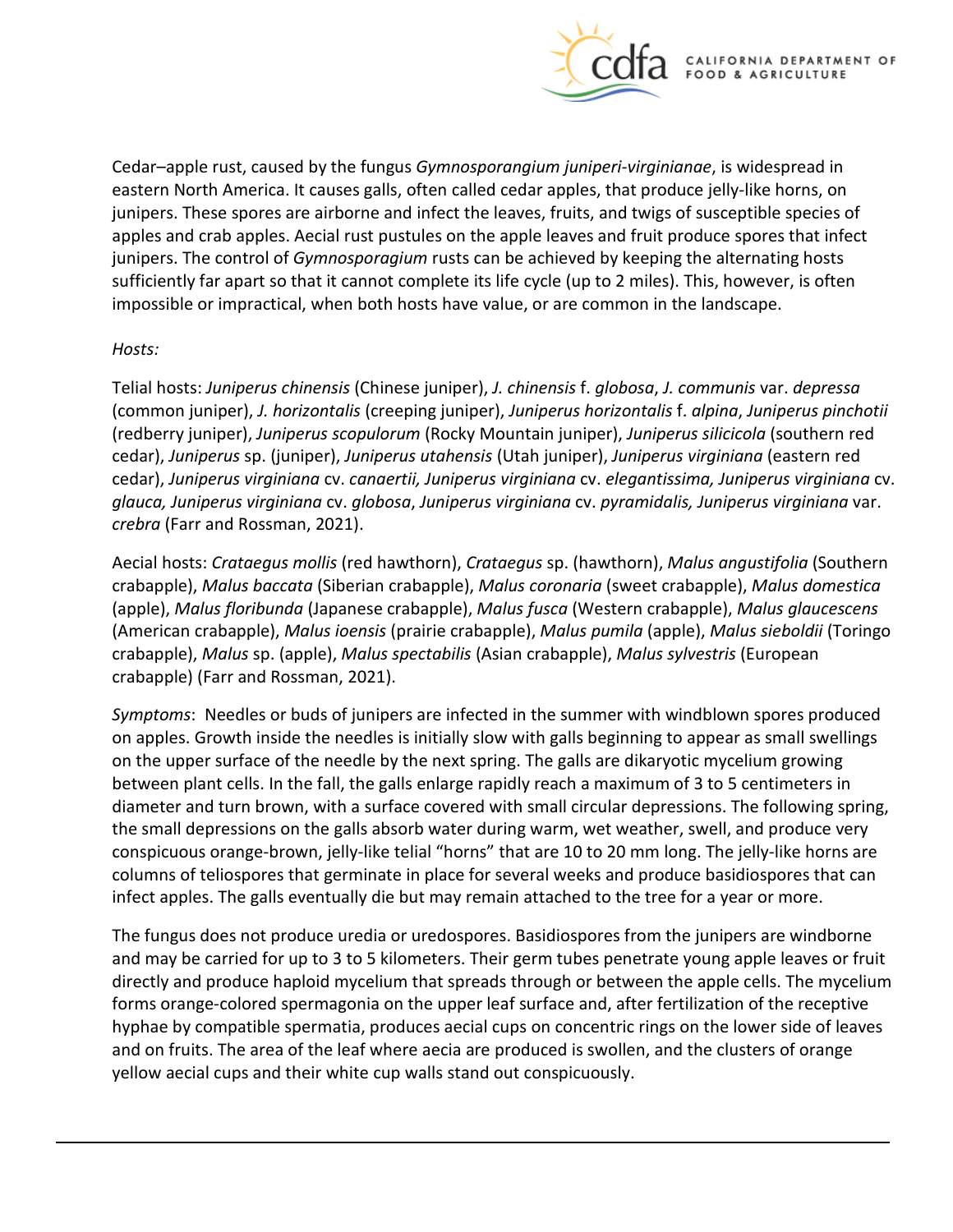

In the fruit, spermagonia appear first in the center of the spot and the aecia form subsequently in the surrounding area. Infected areas of fruit are usually flat or depressed rather than swollen. The aeciospores are produced in chains and they are released in the air during dry weather in late summer and are carried by wind to the junipers, where they start new infections. The pathogen spends approximately 21 months on the juniper host and 3 months on the apple host.

*Transmission:* The pathogen is dispersed via wind and movement of infected plants and propagative plant parts as well as infected nursery stock and fruit (Agrios, 2005). In the nursery plant trade, juniper from quarantined counties (all east of the Rocky Mountains plus Alaska) should be considered to be potentially infected with *G. juniperi-virginianae*. Like other *Gymnosporangium* rusts, *G. juniperivirginianae* can be latent during winter as intercellular mycelium with very inconspicuous swellings and will likely not be detectable at pre-export phytosanitary certification stages (EPPO, 2021). The pathogen may also move in the aecial phase with infected leaves, twigs, and fruit although symptoms and signs of this pathogen are very conspicuous on the apple hosts.

*Damage Potential: Gymnosporangium juniperi-virginianae* causes galls, stunted and bushy branches, including witches' brooms, stem dieback, and orange gelatinous spore masses on the telial hosts. Young, infected junipers can be deformed and sometimes die, but larger trees are seldom killed, even though some growth reduction and brooming can occur. Only when trees are heavily infected or exhibit extensive brooms do they suffer growth reduction and mortality. The lumber quality can degrade in trees grown for harvest (UC IPM, 2021).

On their alternate apple hosts, *G. juniperi-virginianae* causes nonlethal swellings but unacceptable colorful spots on fruit, leaves, and twigs. Disease can be severe on young trees in nurseries but generally it is regarded as a minor pathogen of fruit crops (Aldwinckle, 2014). Infected fruit trees have resulted in delayed harvest and reduced fruit yields due to inhibition of photosynthesis and increased respiration.

**Worldwide Distribution**: Canada, United States (*Alabama, Arkansas, Colorado, Connecticut, District of Columbia, Florida, Georgia, Illinois, Indiana, Iowa, Kansas, Kentucky, Maryland, Massachusetts, Michigan, Mississippi, Missouri, Nebraska, New Jersey, New York, North Carolina, North Dakota, Ohio, Oklahoma, Pennsylvania, Rhode Island, South Dakota, Tennessee, Vermont, Virginia, Washington, Wisconsin, Wyoming*) (CABI-CPC, 2021).

**Official Control:** *Gymnosporangium juniperi-virginianae* is on the USDA PCIT's harmful organism list for Canada, China, Egypt, Honduras, Japan, Jordan, Korea (Republic of), Mexico, Morocco, Oman, Peru, Qatar, and United Arab Emirates (USDA, 2021). It is on the EPPO's A1 list for Bahrain, Comunidad Andina, European and Mediterranean Plant Protection Organization, Egypt, Inter-African Phytosanitary Council, Jordan, Paraguay, Ukraine, and Uruguay; A2 list for Comite de Sanidad Vegetal del Cono Sur, and a quarantine pest for Mexico, Morocco, Norway, New Zealand, and Tunisia (EPPO, 2021).

California has a state exterior quarantine for *Gymnosporangium juniperi-virginianae* (3274. CEDAR-APPLE RUST DISEASE: [http://pi.cdfa.ca.gov/pqm/manual/pdf/318.pdf\)](http://pi.cdfa.ca.gov/pqm/manual/pdf/318.pdf)*.* The area under quarantine is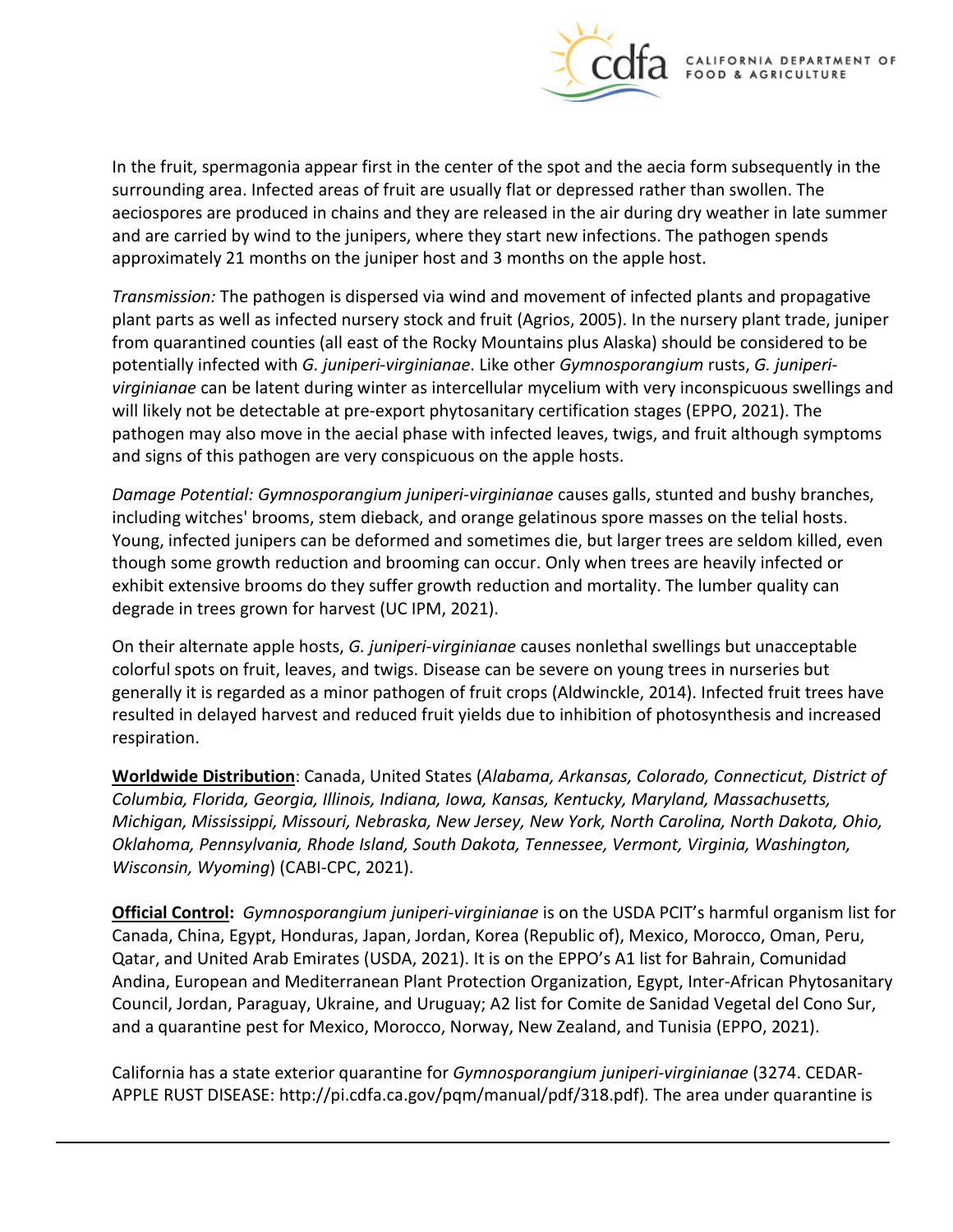

the State of Alaska and all states and districts east of and including the States of Montana, South Dakota, Nebraska, Kansas, Oklahoma, and Texas. The quarantine is against the pathogen, its hosts, and possible carriers.

#### **California Distribution**: None

**California Interceptions:** This pathogen is intercepted many times at the border stations and from high-risk package inspections by counties on leaves and fruits of apples, from parts of the country known to be infested.

The risk *Gymnosporangium juniperi-virginianae* would pose to California is evaluated below.

### **Consequences of Introduction:**

**1) Climate/Host Interaction:** California has suitable climate and hosts that would likely enable a widespread distribution in the State, particularly where the alternating hosts are cultivated in proximity. In years with wet spring weather, apples could be heavily impacted.

Evaluate if the pest would have suitable hosts and climate to establish in California.

- **Score**: **3**
- Low (1) Not likely to establish in California; or likely to establish in very limited areas.
- Medium (2) may be able to establish in a larger but limited part of California.
- **- High (3) likely to establish a widespread distribution in California.**
- *2)* **Known Pest Host Range:** The host ranges for these types of rust fungi are generally narrow. This rust has alternating hosts, and both hosts are required to cause repeating disease cycles. For this pathogen, the hosts are in the genera *Malus, Crataegus* and *Juniperus.*

Evaluate the host range of the pest.

**Score: 2** 

- Low (1) has a very limited host range.
- **- Medium (2) has a moderate host range.**
- High (3) has a wide host range.
- **3) Pest Reproductive Potential:** *Gymnosporangium juniperi-virginianae* has a high reproductive potential and spores are dispersed readily by wind currents and movement of infected plants and propagative plant parts, as well as infected nursery stock.

Evaluate the natural and artificial dispersal potential of the pest.

**Score: 3** 

- Low (1) does not have high reproductive or dispersal potential.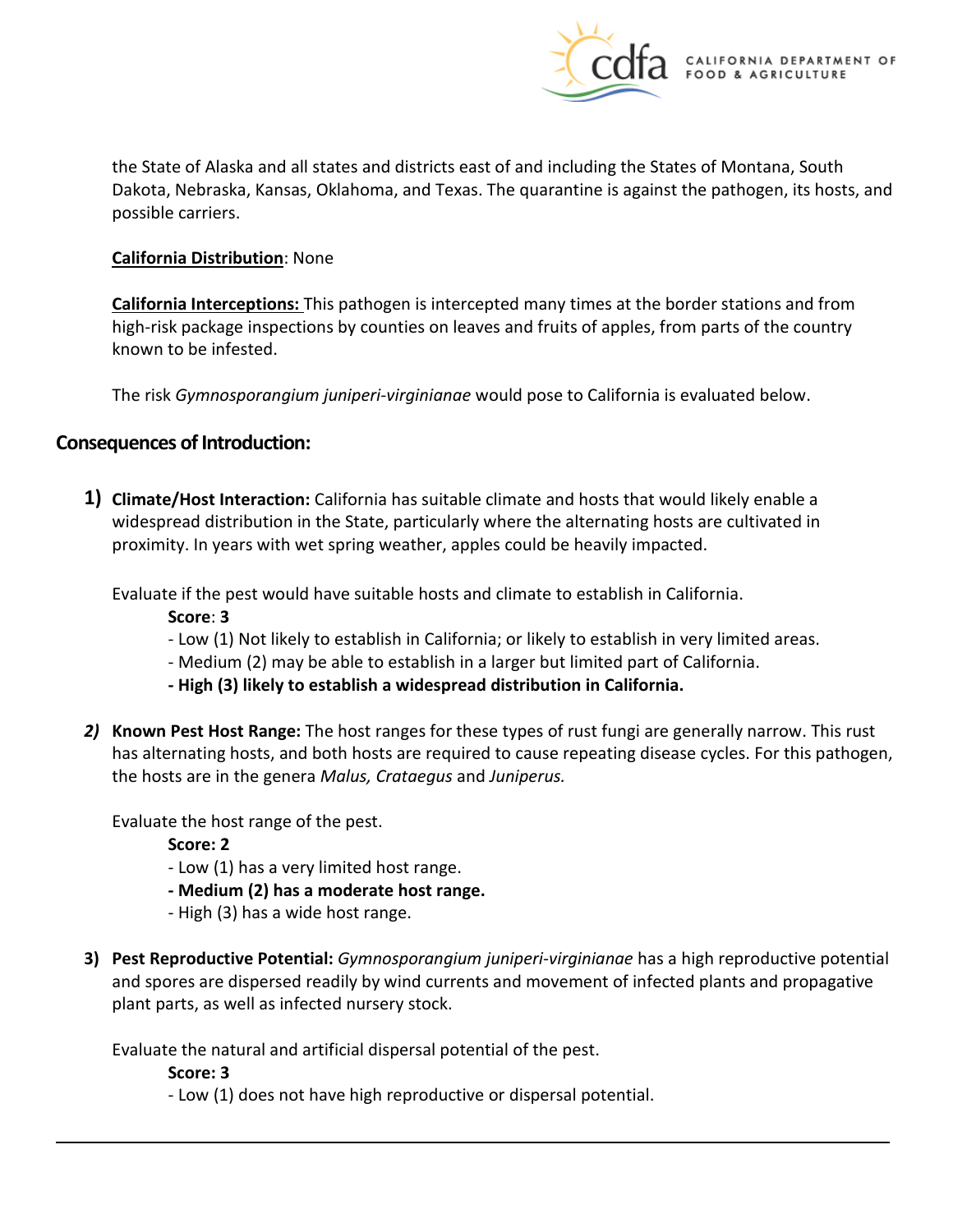

- Medium (2) has either high reproductive or dispersal potential.
- **- High (3) has both high reproduction and dispersal potential.**
- **4) Economic Impact:** With a suitable climate and available hosts, *Gymnosporangium juniperi-virginianae*  is likely to establish and spread within California. Infected junipers may be asymptomatic during the winter months and thereby moved to non-infested regions with nursery stock before the pathogen is detectable. If introduced and left uncontrolled, *G. juniperi-virginianae* could affect commercial productions of hawthorn, apple, crabapple, and juniper by lowering crop yields, lowering crop value and markets, increasing costs of production due to increased use of fungicidal treatments, and negatively changing normal cultural practices such as necessitating distancing of fruit trees from junipers. This rust is a quarantine pest for many countries.

Evaluate the economic impact of the pest to California using the criteria below.

### **Economic Impact: A, B, C, D**

- **A. The pest could lower crop yield.**
- **B. The pest could lower crop value (includes increasing crop production costs).**
- **C. The pest could trigger the loss of markets (includes quarantines).**
- **D. The pest could negatively change normal cultural practices.**
- E. The pest can vector, or is vectored, by another pestiferous organism.
- F. The organism is injurious or poisonous to agriculturally important animals.
- G. The organism can interfere with the delivery or supply of water for agricultural uses.

#### **Economic Impact Score**: **3**

- Low (1) causes 0 or 1 of these impacts.
- Medium (2) causes 2 of these impacts.
- **- High (3) causes 3 or more of these impacts.**
- **5) Environmental Impact:** Junipers are present in natural environments in California and are also commonly grown in public and private gardens and landscapes. Their presence in proximity to apple, and crabapple trees and their critical role in rust disease cycle could increase the overall impact of *G. juniperi-virginianae* in the environment. As a state exterior quarantine pest, incidence of *G. juniperivirginianae* could trigger additional official or private treatment programs. Home/urban gardening and ornamental plantings could also be impacted significantly.

Evaluate the environmental impact of the pest to California using the criteria below

## **Environmental Impact: A, D, E**

- **A. The pest could have a significant environmental impact such as lowering biodiversity, disrupting natural communities, or changing ecosystem processes.**
- B. The pest could directly affect threatened or endangered species.
- C. The pest could impact threatened or endangered species by disrupting critical habitats.
- **D. The pest could trigger additional official or private treatment programs.**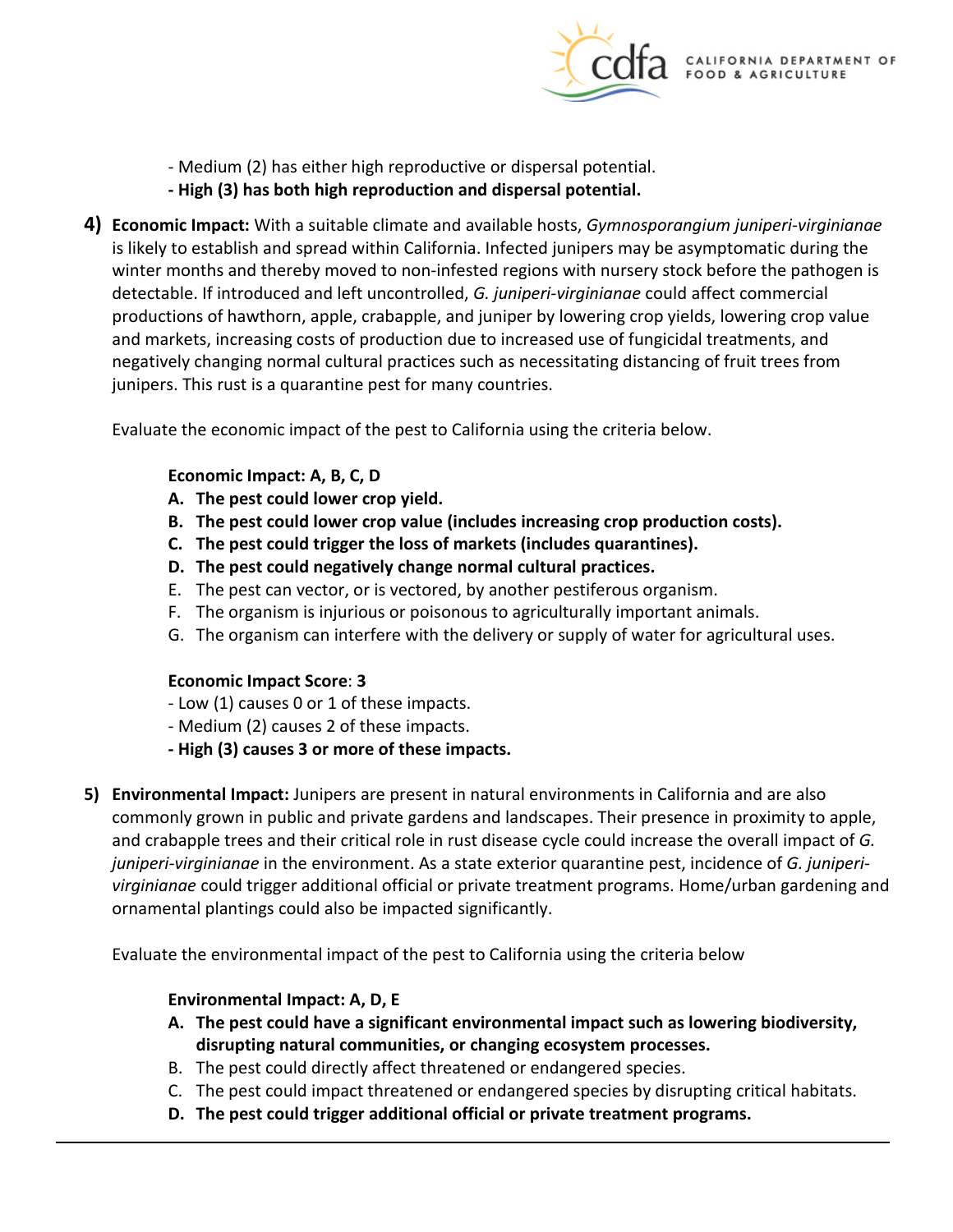

**E. The pest significantly impacts cultural practices, home/urban gardening or ornamental plantings.** 

#### **Environmental Impact Score: 3**

- Low (1) causes none of the above to occur.
- Medium (2) causes one of the above to occur.
- **- High (3) causes two or more of the above to occur.**

#### **Consequences of Introduction to California for** *Gymnosporangium juniperi-virginianae:* **High**

Add up the total score and include it here. **14**  -Low = 5-8 points -Medium = 9-12 points **-High = 13-15 points** 

**6) Post Entry Distribution and Survey Information**: Evaluate the known distribution in California. Only official records identified by a taxonomic expert and supported by voucher specimens deposited in natural history collections should be considered. Pest incursions that have been eradicated, are under eradication, or have been delimited with no further detections should not be included.

#### *Evaluation is 'not established***'**.

#### **Score: 0**

**-Not established (0) Pest never detected in California or known only from incursions.** 

**-**Low (-1) Pest has a localized distribution in California or is established in one suitable climate/host area (region).

-Medium (-2) Pest is widespread in California but not fully established in the endangered area, or pest established in two contiguous suitable climate/host areas.

-High (-3) Pest has fully established in the endangered area, or pest is reported in more than two contiguous or non-contiguous suitable climate/host areas.

**7) The final score is** the consequences of introduction score minus the post entry distribution and survey information score: (Score)

*Final Score: Score of Consequences of Introduction – Score of Post Entry Distribution and Survey Information = 14* 

#### **Uncertainty:**

The USDA National Fungus Collections [\(https://nt.ars-grin.gov/fungaldatabases/\)](https://nt.ars-grin.gov/fungaldatabases/) has a record of *G. juniperi-virginianae* on *Juniperus* sp. in California. This record is from prior to 1989 (French, 1989). Old CDFA pest and damage records show a detection on *Juniperus scopulorum* (Rocky Mountain Juniper), listed only as "Coast South", and without a date. It is likely this was a single detection that lacked an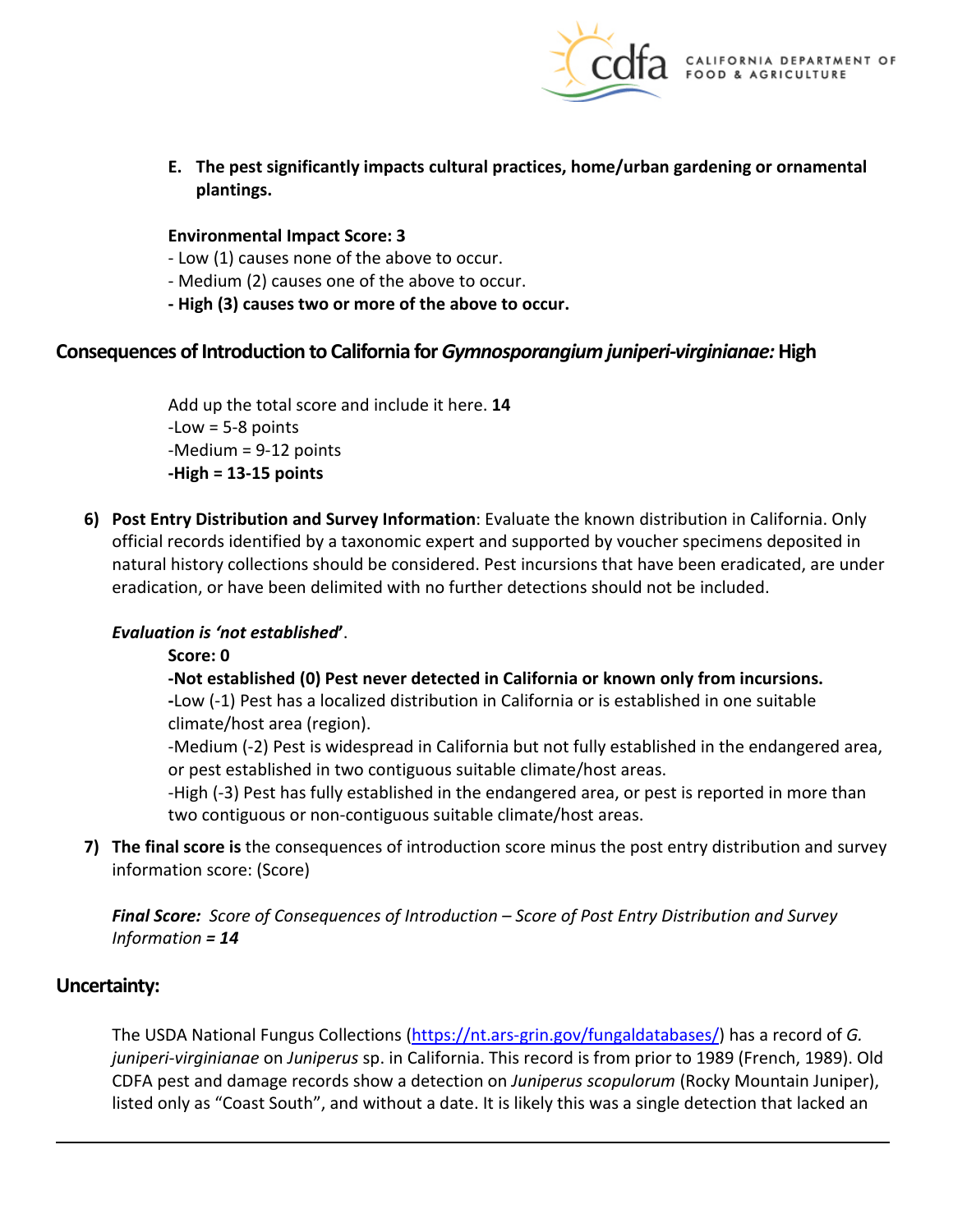

alternate host and could not spread (pers. comm, Timothy Tidwell, CDFA Primary State Plant Pathologist (retired)). Additionally, there are no herbarium specimens of this from California, and the previous detection(s) likely were either misidentifications on nursery stock that was later destroyed. Also, the aecial stage on apple is morphologically impossible to tell from other closely related species. In the recent past, when there has been molecular testing, we have only detected this from samples originating on the east coast and mid-west (pers. comm. Cheryl Blomquist, CDFA Plant Pathologist)

### **Conclusion and Rating Justification:**

Based on the evidence provided above the proposed rating for *Gymnosporangium juniperi-virginianae*  is A.

#### **References:**

Agrios, G. N. 2005. Plant Pathology, 5th Edition. Elsevier Academic Press. 922 pg

Aldwinckle, H. S. 2014. Rust diseases. In: Sutton, T. B, Aldwinckle, H. S., Agnello, A. M., and Walgenbach, J. F. (Eds). Compendium of apple and pear diseases, 2nd edition American Phytopathological Society, St. Paul, USA.

CABI Crop Production Compendium 2021[. https://www.cabi.org/isc/datasheet/26231](https://www.cabi.org/isc/datasheet/26231) Accessed 12/20/21

EPPO Global Database. 2021. *Gymnosporangium juniperi-virginianae* [https://gd.eppo.int/taxon/GYMNJV .](https://gd.eppo.int/taxon/GYMNJV%20.%20Accessed%2012/20/21)  [Accessed 12/20/21](https://gd.eppo.int/taxon/GYMNJV%20.%20Accessed%2012/20/21) 

Farr, D.F., and Rossman, A.Y. Fungal Databases, U.S. National Fungus Collections, ARS, USDA. Retrieved December 20, 2021, from<https://nt.ars-grin.gov/fungaldatabases/>

French, A.M. 1989. California Plant Disease Host Index. Calif. Dept. Food Agric., Sacramento, 394 pages.

Scharpf, Robert F. 1993. Diseases of Pacific Coast Conifers. Agric. Handb. 521. Washington, DC: U.S. Department of Agriculture, Forest Service. 199 p.

USDA Phytosanitary Certificate Issuance and Tracking System, Phytosanitary Export Database (PExD) Harmful Organisms Database Report. *Gymnosporangium juniperi-virginianae*. Accessed 2/20/2021

UC IPM. 2020. Cedar, cypress, and juniper rusts—*Gymnosporangium* spp. <http://ipm.ucanr.edu/PMG/GARDEN/PLANTS/DISEASES/cedcyrust.html>Accessed 12/20/2021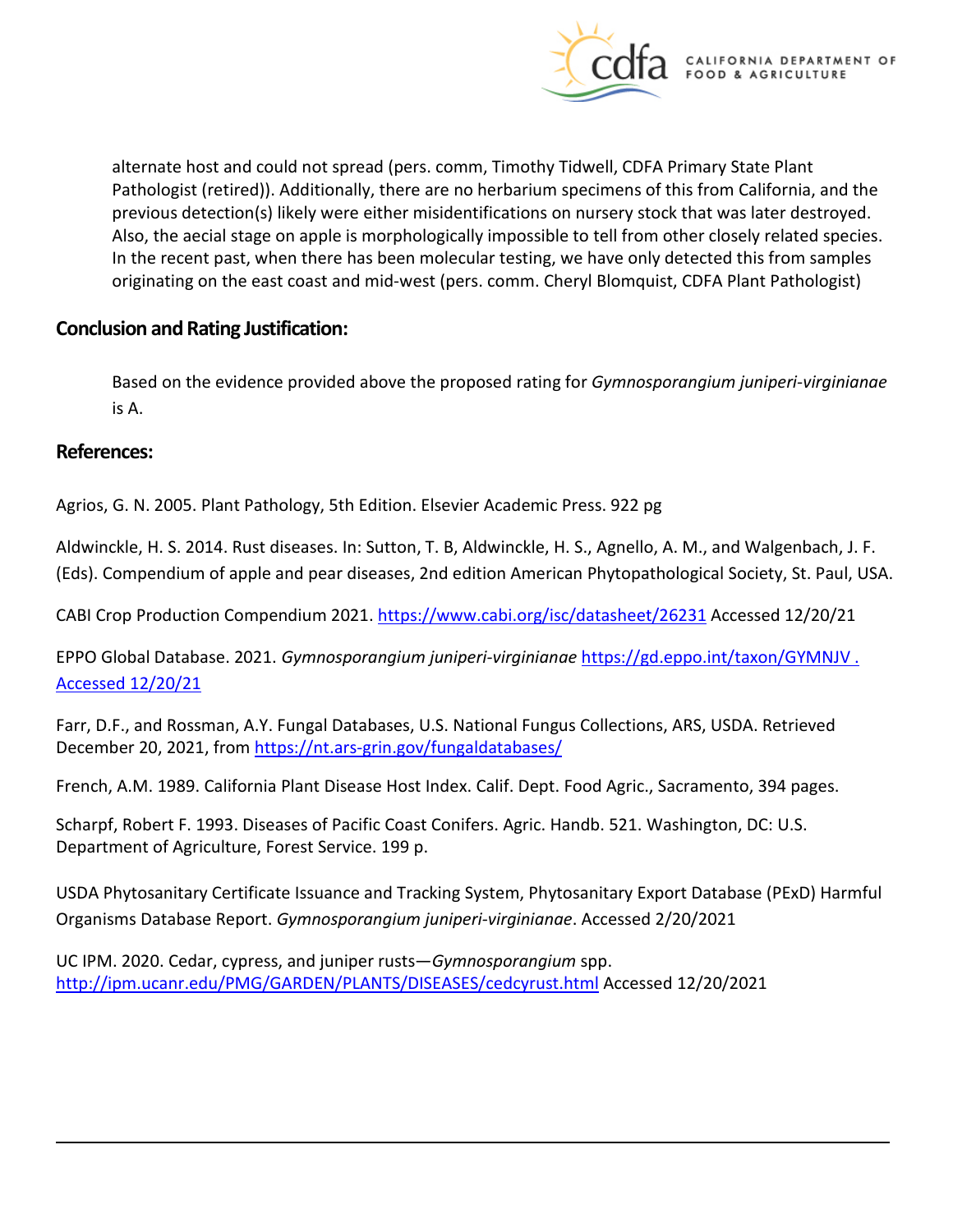

## **Responsible Party:**

Heather J. Scheck, Primary Plant Pathologist/Nematologist, CDFA/PHPPS ECOPERS, 1220 N St Rm 221, Sacramento, CA 95814 Phone: (916) 654-1017, [permits\[@\]cdfa.ca.gov](https://permits[@]cdfa.ca.gov).

## **\*Comment Period: 02/03/2022 through 03/20/2022**

### **\*NOTE:**

You must be registered and logged in to post a comment. If you have registered and have not received the registration confirmation, please contact us at [permits\[@\]cdfa.ca.gov](https://permits[@]cdfa.ca.gov).

#### **Comment Format:**

 $\div$  Comments should refer to the appropriate California Pest Rating Proposal Form subsection(s) being commented on, as shown below.

#### **Example Comment:**

Consequences of Introduction: 1. Climate/Host Interaction: [Your comment that relates to "Climate/Host Interaction" here.]

- Posted comments will not be able to be viewed immediately.
- $\triangleleft$  Comments may not be posted if they:

Contain inappropriate language which is not germane to the pest rating proposal;

Contains defamatory, false, inaccurate, abusive, obscene, pornographic, sexually oriented, threatening, racially offensive, discriminatory or illegal material;

Violates agency regulations prohibiting sexual harassment or other forms of discrimination;

Violates agency regulations prohibiting workplace violence, including threats.

- $\clubsuit$  Comments may be edited prior to posting to ensure they are entirely germane.
- Posted comments shall be those which have been approved in content and posted to the website to be viewed, not just submitted.